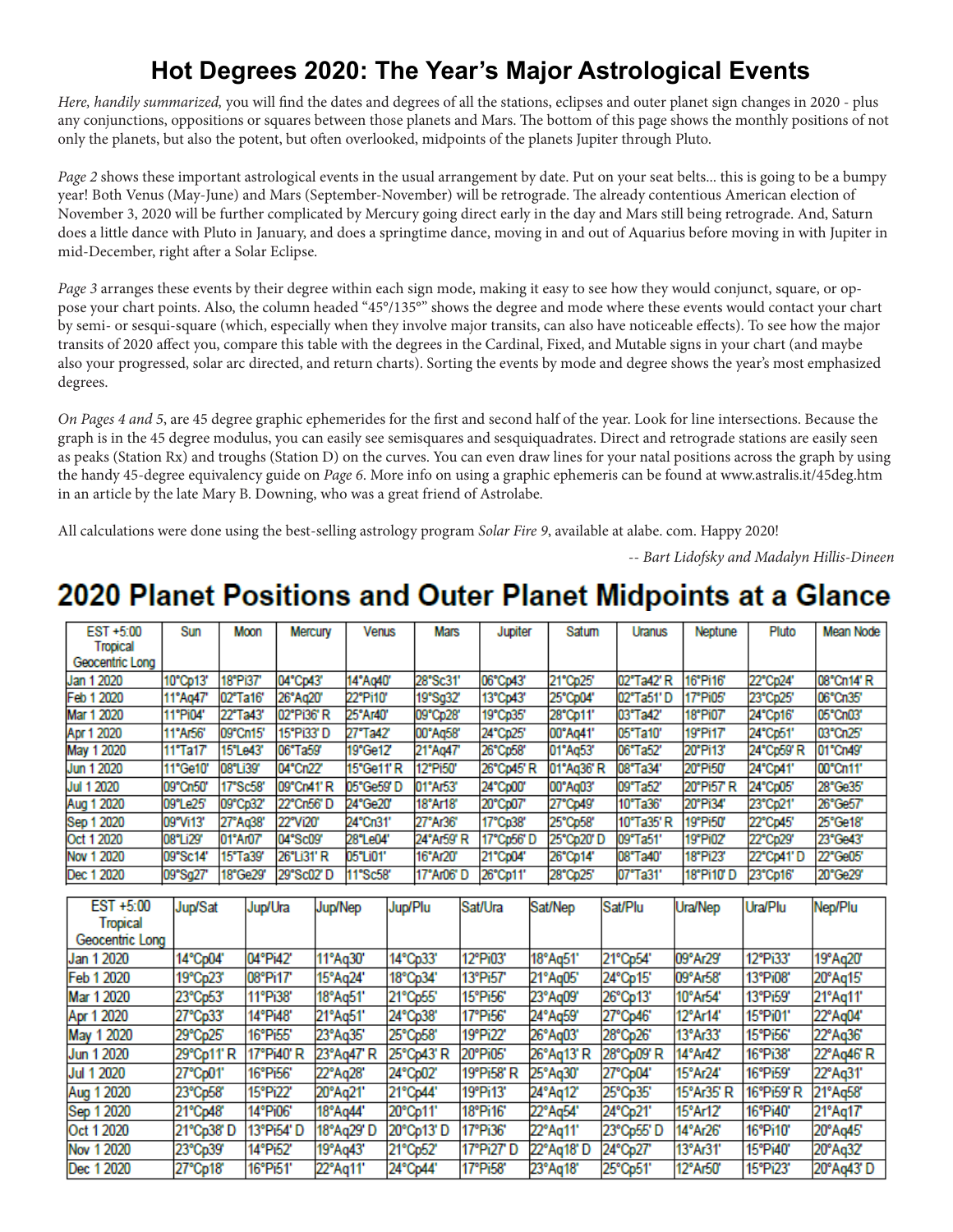#### Major Events 2020 - Stations, Eclipses, and Major Aspects In Date Order:

| <b>Date</b>  | <b>Planet</b>  | At                                | <b>Event Type</b>     | <b>Planet</b>   | At                                   | <b>Time</b>        | <b>Zone</b>              |
|--------------|----------------|-----------------------------------|-----------------------|-----------------|--------------------------------------|--------------------|--------------------------|
|              | Jan 10 Moon    | 20°Cancer00' D                    | <b>Lunar Eclipse</b>  | <b>Sun</b>      | 20°Capricorn00' D                    | 2:21 PM            | <b>EST</b>               |
|              | Jan 10 Uranus  | 02°Taurus39'D                     | <b>Station Dir</b>    |                 |                                      | 8:47 PM            | <b>EST</b>               |
|              | Jan 12 Satum   | 22°Capricom47' D                  | Conjunction           | <b>Pluto</b>    | 22°Capricom47' D                     | 11:59 AM           | <b>EST</b>               |
| Jan 28 Mars  |                | 16°Sagittarius58' D               | Square                | Neptune         | 16°Pisces58' D                       | 5:34 AM            | <b>EST</b>               |
|              |                |                                   |                       |                 |                                      |                    |                          |
|              | Feb 16 Mercury | 12°Pisces53' R                    | <b>Station Rx</b>     |                 |                                      | 7:53 PM            | <b>EST</b>               |
|              |                |                                   |                       |                 |                                      |                    |                          |
|              | Mar 09 Mercury | 28°Aquarius13' D                  | <b>Station Dir</b>    |                 |                                      | 11:48 PM           | <b>EDT</b>               |
| Mar 20 Mars  |                | 22°Capricom49' D                  | Conjunction           | Jupiter         | 22°Capricom49' D                     | $7:34$ AM          | <b>EDT</b>               |
|              | Mar 21 Saturn  | 00°Aquarius00' D                  | <b>Enter Sign</b>     | <b>Aquarius</b> | 00°Aquarius00' D                     | 11:58 PM           | <b>EDT</b>               |
| Mar 23 Mars  |                | 24°Capricom43' D                  | Conjunction           | Pluto           | 24°Capricom43' D                     | 1:20 AM            | <b>EDT</b>               |
| Mar 31 Mars  |                | 00°Aquarius40'D                   | Conjunction           | Satum           | 00°Aquarius40' D                     | 2:31 PM            | <b>EDT</b>               |
|              |                |                                   |                       |                 |                                      |                    |                          |
|              |                |                                   |                       |                 |                                      |                    |                          |
|              | Apr 04 Jupiter | 24°Capricom53' D                  | Conjunction           | Pluto           | 24°Capricom53' D                     | 10:44 PM           | <b>EDT</b>               |
| Apr 07 Mars  |                | 05°Aquarius32' D                  | Square                | <b>Uranus</b>   | 05°Taurus32'D                        | 2:50 PM            | <b>EDT</b>               |
| Apr 25 Pluto |                | 25°Capricorn00' R                 | <b>Station Rx</b>     |                 |                                      | 2:54 PM            | <b>EDT</b>               |
|              |                |                                   |                       |                 |                                      |                    |                          |
|              | May 11 Saturn  | 01°Aquarius57' R                  | <b>Station Rx</b>     |                 |                                      | 0:09 AM            | <b>EDT</b>               |
|              | May 13 Venus   | 21°Gemini50' R                    | <b>Station Rx</b>     |                 |                                      | 2:44 AM            | <b>EDT</b>               |
|              | May 14 Jupiter | 27°Capricorn14' R                 | <b>Station Rx</b>     |                 |                                      | 10:31 AM           | <b>EDT</b>               |
|              |                |                                   |                       |                 |                                      |                    |                          |
| Jun 05 Moon  |                | 15°Sagittarius34'D                | <b>Lunar Eclipse</b>  | <b>Sun</b>      | 15°Gemini34' D                       | 3:12 PM            | <b>EDT</b>               |
| Jun 13 Mars  |                | 20°Pisces56'D                     | Conjunction           | Neptune         | 20°Pisces56'D                        | 10:12 AM           | <b>EDT</b>               |
|              | Jun 18 Mercury | 14°Cancer46' R                    | <b>Station Rx</b>     |                 |                                      | 0:58 AM            | <b>EDT</b>               |
| Jun 21 Sun   |                | 00°Cancer21' D                    | <b>Solar Eclipse</b>  | <b>Moon</b>     | 00°Cancer21' D                       | 2:41 AM            | <b>EDT</b>               |
|              | Jun 23 Neptune | 20°Pisces58' R                    | <b>Station Rx</b>     |                 |                                      | $0:32$ AM          | <b>EDT</b>               |
|              | Jun 25 Venus   | 05°Gemini20' D                    | <b>Station Dir</b>    |                 |                                      | 2:48 AM            | <b>EDT</b>               |
|              | Jun 30 Jupiter | 24°Capricom07' R                  | Conjunction           | Pluto           | 24°Capricom07' R                     | 1:46 AM            | <b>EDT</b>               |
|              |                |                                   |                       |                 |                                      |                    |                          |
|              |                |                                   |                       |                 |                                      |                    |                          |
|              | Jul 01 Saturn  | 00°Aquarius00' R                  | <b>Enter Sign</b>     | Capricorn       | 00°Aquarius00' D                     | 7:36 PM            | <b>EDT</b>               |
|              | Jul 05 Moon    | 13°Capricorn38' D                 | <b>Lunar Eclipse</b>  | Sun             | 13°Cancer38' D                       | 0:44 AM            | <b>EDT</b>               |
|              | Jul 12 Mercury | 05°Cancer30' D                    | <b>Station Dir</b>    |                 |                                      | 4:26 AM            | <b>EDT</b>               |
|              |                |                                   |                       |                 |                                      |                    |                          |
| Aug 04 Mars  |                | 19°Aries45' D                     | Square                | <b>Jupiter</b>  | 19°Capricom45' R                     | 9:06 AM            | <b>EDT</b>               |
| Aug 13 Mars  |                | 23°Aries05' D                     | Square                | <b>Pluto</b>    | 23°Capricom05' R                     | 3:13 AM            | <b>EDT</b>               |
|              |                |                                   | <b>Station Rx</b>     |                 |                                      |                    |                          |
|              | Aug 15 Uranus  | 10°Taurus42' R<br>26°Aries19' D   |                       | Satum           | 26°Capricom19' R                     | 10:26 AM           | <b>EDT</b><br><b>EDT</b> |
| Aug 24 Mars  |                |                                   | Square                |                 |                                      | 2:19 PM            |                          |
|              |                |                                   |                       |                 |                                      |                    |                          |
| Sep 09 Mars  |                | 28°Aries09' R                     | <b>Station Rx</b>     |                 |                                      | 6:22 PM            | <b>EDT</b>               |
|              | Sep 12 Jupiter | 17°Capricorn24' D                 | <b>Station Dir</b>    |                 |                                      | 8:40 PM            | <b>EDT</b>               |
|              | Sep 29 Saturn  | 25°Capricorn20' D                 | <b>Station Dir</b>    |                 |                                      | 1:11 AM            | <b>EDT</b>               |
| Sep 29 Mars  |                | 25°Aries20'R                      | Square                | Satum           | 25°Capricom20' D                     | 5:49 PM            | <b>EDT</b>               |
|              |                |                                   |                       |                 |                                      |                    |                          |
|              | Oct 04 Pluto   | 22°Capricorn29' D                 | <b>Station Dir</b>    |                 |                                      | 9:32 AM            | <b>EDT</b>               |
| Oct 09 Mars  |                | 22°Aries30' R                     | Square                | Pluto           | 22°Capricom30'D                      | 9:09 AM            | <b>EDT</b>               |
|              | Oct 13 Mercury | 11°Scorpio40' R                   | <b>Station Rx</b>     |                 |                                      | 9:04 PM            | <b>EDT</b>               |
| Oct 19 Mars  |                | 19°Aries27' R                     | Square                | Jupiter         | 19°Capricom27' D                     | 1:37 AM            | <b>EDT</b>               |
|              |                |                                   |                       |                 |                                      |                    |                          |
|              | Nov 03 Mercury | 25°Libra54' D                     | <b>Station Dir</b>    |                 |                                      | 12:49 PM           | <b>EST</b>               |
|              | Nov 12 Jupiter | 22°Capricom52' D                  | Conjunction           | Pluto           | 22°Capricom52' D                     | 4:38 PM            | <b>EST</b>               |
| Nov 13 Mars  |                | 15°Aries14' D                     | <b>Station Dir</b>    |                 |                                      | 7:35 PM            | <b>EST</b>               |
|              | Nov 28 Neptune | 18°Pisces10' D                    | <b>Station Dir</b>    |                 |                                      | 7:36 PM            | <b>EST</b>               |
| Nov 30 Moon  |                | 08°Gemini38' D                    | <b>Lunar Eclipse</b>  | <b>Sun</b>      | 08°Sagittarius38' D                  | 4:29 AM            | <b>EST</b>               |
|              |                |                                   |                       |                 |                                      |                    |                          |
| Dec 14 Sun   |                | 23°Sagittarius08'D                | <b>Solar Eclipse</b>  | Moon            | 23°Sagittarius08'D                   | 11:16 AM           | <b>EST</b>               |
|              | Dec 17 Saturn  | 00°Aquarius00' D                  | <b>Enter Sign</b>     | <b>Aquarius</b> | 00°Aquarius00' D                     | $0:03$ AM          | <b>EST</b>               |
|              | Dec 19 Jupiter | 00°Aquarius00' D                  | <b>Enter Sign</b>     | <b>Aquarius</b> | 00°Aquarius00' D                     | 8:07 AM            | <b>EST</b>               |
| Dec 23 Mars  | Dec 21 Jupiter | 00°Aquarius29' D<br>23°Aries55' D | Conjunction<br>Square | Satum<br>Pluto  | 00°Aquarius29' D<br>23°Capricom55' D | 1:20 PM<br>9:52 AM | <b>EST</b><br><b>EST</b> |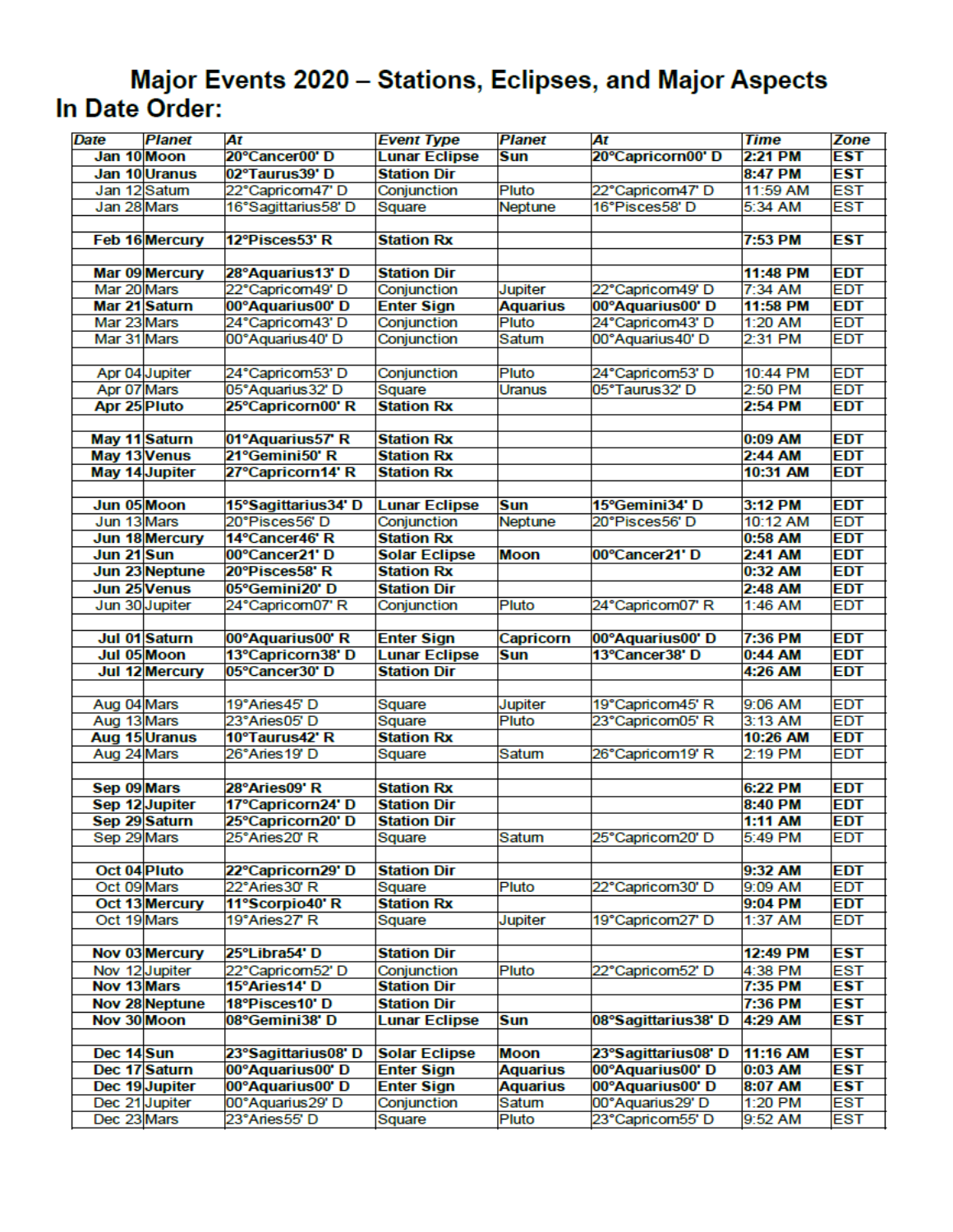# Major Events 2020 – Stations, Eclipses, and Major Aspects<br>In Degree Order (within Modes):

| <b>Mode</b>                                        | 45°/135°     | Date         | Planet                | <b>Actually At</b>  | <b>Event Type</b>    | <b>Planet</b>   | <b>Actually At</b> |
|----------------------------------------------------|--------------|--------------|-----------------------|---------------------|----------------------|-----------------|--------------------|
| Cardinal Signs (Aries, Cancer, Libra, Capricorn)   |              |              |                       |                     |                      |                 |                    |
| 00° Cardinal 21'                                   | 15° Fixed    | Jun 21 Sun   |                       | 00°Cancer21' D      | <b>Solar Eclipse</b> | Moon            | 00°Cancer21'D      |
| 05° Cardinal 30'                                   | 20° Fixed    |              | Jul 12 Mercury        | 05°Cancer30' D      | <b>Station Dir</b>   |                 |                    |
| 13° Cardinal 38'                                   | 28° Fixed    |              | Jul 05 Moon           | 13°Capricorn38' D   | <b>Lunar Eclipse</b> | <b>Sun</b>      | 13°Cancer38'D      |
| 14° Cardinal 46'                                   | 29° Fixed    |              | Jun 18 Mercury        | 14°Cancer46' R      | <b>Station Rx</b>    |                 |                    |
| 15° Cardinal 14'                                   | 00° Mutable  | Nov 13 Mars  |                       | 15°Aries14' D       | <b>Station Dir</b>   |                 |                    |
| 17° Cardinal 24'                                   | 02° Mutable  |              | Sep 12 Jupiter        | 17°Capricom24' D    | <b>Station Dir</b>   |                 |                    |
| 19° Cardinal 27'                                   | 04° Mutable  | Oct 19 Mars  |                       | 19°Aries27' R       | Square               | <b>Jupiter</b>  | 19°Capricom27'R    |
| 19° Cardinal 45'                                   | 19° Mutable  | Aug 04 Mars  |                       | 19°Aries45' D       | Square               | Jupiter         | 19°Capricorn45'R   |
| 20° Cardinal 00'                                   | 05° Mutable  | Jan 10 Moon  |                       | 20°Cancer00' D      | <b>Lunar Eclipse</b> | <b>Sun</b>      | 20°Capricorn00'D   |
| 22° Cardinal 29'                                   | 07° Mutable  | Oct 04 Pluto |                       | 22°Capricorn29' D   | <b>Station Dir</b>   |                 |                    |
| 22° Cardinal 30'                                   | 07° Mutable  | Oct 09 Mars  |                       | 22°Aries30' R       | Square               | Pluto           | 22°Capricom30'D    |
| 22° Cardinal 47'                                   | 07° Mutable  |              | Jan 12 Satum          | 22°Capricorn47' D   | Conjunction          | Pluto           | 22°Capricorn47'D   |
| Cardinal 49'<br>22°                                | 07° Mutable  | Mar 20 Mars  |                       | 22°Capricorn49'D    | Conjunction          | Jupiter         | 22°Capricorn49′D   |
| Cardinal 52'<br>22°                                | 07° Mutable  |              | Nov 12 Jupiter        | 22°Capricom52' D    | Conjunction          | Pluto           | 22°Capricom52'D    |
| 23° Cardinal 05'                                   | 08° Mutable  | Aug 13 Mars  |                       | 23°Aries05'D        | Square               | Pluto           | 23°Capricom05'D    |
| 23° Cardinal 55'                                   | 08° Mutable  | Dec 23 Mars  |                       | 23°Aries55' D       | Square               | Pluto           | 23°Capricom55'D    |
| 24° Cardinal 07'                                   | 09° Mutable  |              | Jun 30 Jupiter        | 24°Capricom07' R    | Conjunction          | Pluto           | 24°Capricorn07'R   |
| 24° Cardinal 43'                                   | 09° Mutable  | Mar 23 Mars  |                       | 24°Capricom43' D    | Conjunction          | Pluto           | 24°Capricorn43'D   |
| 24° Cardinal 53'                                   | 09° Mutable  |              | Apr 04 Jupiter        | 24°Capricom53' D    | Conjunction          | Pluto           | 24°Capricorn53'D   |
| 25° Cardinal 00'                                   | 10° Mutable  | Apr 25 Pluto |                       | 25°Capricorn00' R   | <b>Station Rx</b>    |                 |                    |
| 25° Cardinal 20'                                   | 10° Mutable  | Sep 29 Mars  |                       | 25°Aries20' R       | Square               | Satum           | 25°Capricom20'D    |
| 25° Cardinal 20'                                   | 10° Mutable  | Sep 29 Satum |                       | 25°Capricom20' D    | <b>Station Dir</b>   |                 |                    |
| 25° Cardinal 54'                                   | 10° Mutable  |              | Nov 03 Mercury        | 25°Libra54' D       | <b>Station Dir</b>   |                 |                    |
| 26° Cardinal 19'                                   | 11° Mutable  | Aug 24 Mars  |                       | 26°Aries19' D       | Square               | Satum           | 26°Capricom19'R    |
| 27° Cardinal 14'                                   | 12° Mutable  |              | May 14 Jupiter        | 27°Capricorn14' R   | <b>Station Rx</b>    |                 |                    |
| 28° Cardinal 09'                                   | 13° Mutable  | Sep 09 Mars  |                       | 28°Aries09' R       | <b>Station Rx</b>    |                 |                    |
| 28° Cardinal 13'                                   | 13° Mutable  |              | Mar 09 Mercury        | 28°Aquarius13'D     | <b>Station Dir</b>   |                 |                    |
| Fixed Signs (Taurus, Leo, Scorpio, Aquarius)       |              |              |                       |                     |                      |                 |                    |
| 00° Fixed 00'                                      | 15° Mutable  |              | Mar 21 Saturn         | 00°Aquarius00' D    | <b>Enter Sign</b>    | <b>Aquarius</b> | 00°Aquarius00'D    |
| 00° Fixed 00'                                      | 15° Mutable  |              | Jul 01 Saturn         | 00°Aquarius00' R    | <b>Enter Sign</b>    | Capricom        | 00°Aquarius00'D    |
| 00° Fixed 00'                                      | 15° Mutable  |              | Dec 17 Saturn         | 00°Aquarius00'D     | <b>Enter Sign</b>    | <b>Aquarius</b> | 00°Aquarius00'D    |
| 00° Fixed 00'                                      | 15° Mutable  |              | Dec 19 Jupiter        | 00°Aquarius00' D    | <b>Enter Sign</b>    | <b>Aquarius</b> | 00°Aquarius00'D    |
| 00° Fixed 29'                                      | 15° Mutable  |              | Dec 21 Jupiter        | 00°Aquarius29' D    | Conjunction          | Satum           | 00°Aquarius29'D    |
| 00° Fixed 40'                                      | 15° Mutable  | Mar 31 Mars  |                       | 00°Aquarius40' D    | Conjunction          | Satum           | 00°Aquarius40'D    |
| 01° Fixed 57'                                      | 16° Mutable  |              | May 11 Saturn         | 01°Aquarius57' R    | <b>Station Rx</b>    |                 |                    |
| 02° Fixed 39'                                      | 17° Mutable  |              | Jan 10 Uranus         | 02°Taurus39'D       | <b>Station Dir</b>   |                 |                    |
| 05° Fixed 32'                                      | 20° Mutable  | Apr 07 Mars  |                       | 05°Aquarius32' D    | Square               | Uranus          | 05°Taurus32'D      |
| 10° Fixed 42'                                      | 25° Mutable  |              | Aug 15 Uranus         | 10°Taurus42' R      | <b>Station Rx</b>    |                 |                    |
| 11° Fixed 40'                                      | 26° Mutable  |              | Oct 13 Mercury        | 11°Scorpio40' R     | <b>Station Rx</b>    |                 |                    |
| Mutable Signs (Gemini, Virgo, Sagittarius, Pisces) |              |              |                       |                     |                      |                 |                    |
| 05° Mutable 20'                                    | 20° Cardinal |              | Jun 25 Venus          | 05°Gemini20'D       | <b>Station Dir</b>   |                 |                    |
| 08° Mutable 38'                                    | 23° Cardinal | Nov 30 Moon  |                       | 08°Gemini38'D       | <b>Lunar Eclipse</b> | <b>Sun</b>      | 08°Sagittarius38'D |
| 12° Mutable 53'                                    | 27° Cardinal |              | <b>Feb 16 Mercury</b> | 12°Pisces53' R      | <b>Station Rx</b>    |                 |                    |
| 15° Mutable 34'                                    | 00° Fixed    | Jun 05 Moon  |                       | 15°Sagittarius34'D  | <b>Lunar Eclipse</b> | <b>Sun</b>      | 15°Gemini34'D      |
| 16° Mutable 58'                                    | 00° Fixed    | Jan 28 Mars  |                       | 16°Sagittarius58' D | Square               | <b>Neptune</b>  | 16°Pisces58'D      |
| 18° Mutable 10'                                    | 03° Fixed    |              | Nov 28 Neptune        | 18°Pisces10' D      | <b>Station Dir</b>   |                 |                    |
| 20° Mutable 56'                                    | 05° Fixed    | Jun 13 Mars  |                       | 20°Pisces56'D       | Conjunction          | <b>Neptune</b>  | 20°Pisces56'D      |
| 20° Mutable 58'                                    | 05° Fixed    |              | Jun 23 Neptune        | 20°Pisces58' R      | <b>Station Rx</b>    |                 |                    |
| 21° Mutable 50'                                    | 06° Fixed    |              | May 13 Venus          | 21°Gemini50' R      | <b>Station Rx</b>    |                 |                    |
| 23° Mutable 08'                                    | 08° Fixed    | Dec 14 Sun   |                       | 23°Sagittarius08'D  | <b>Solar Eclipse</b> | <b>Moon</b>     | 23°Sagittarius08'D |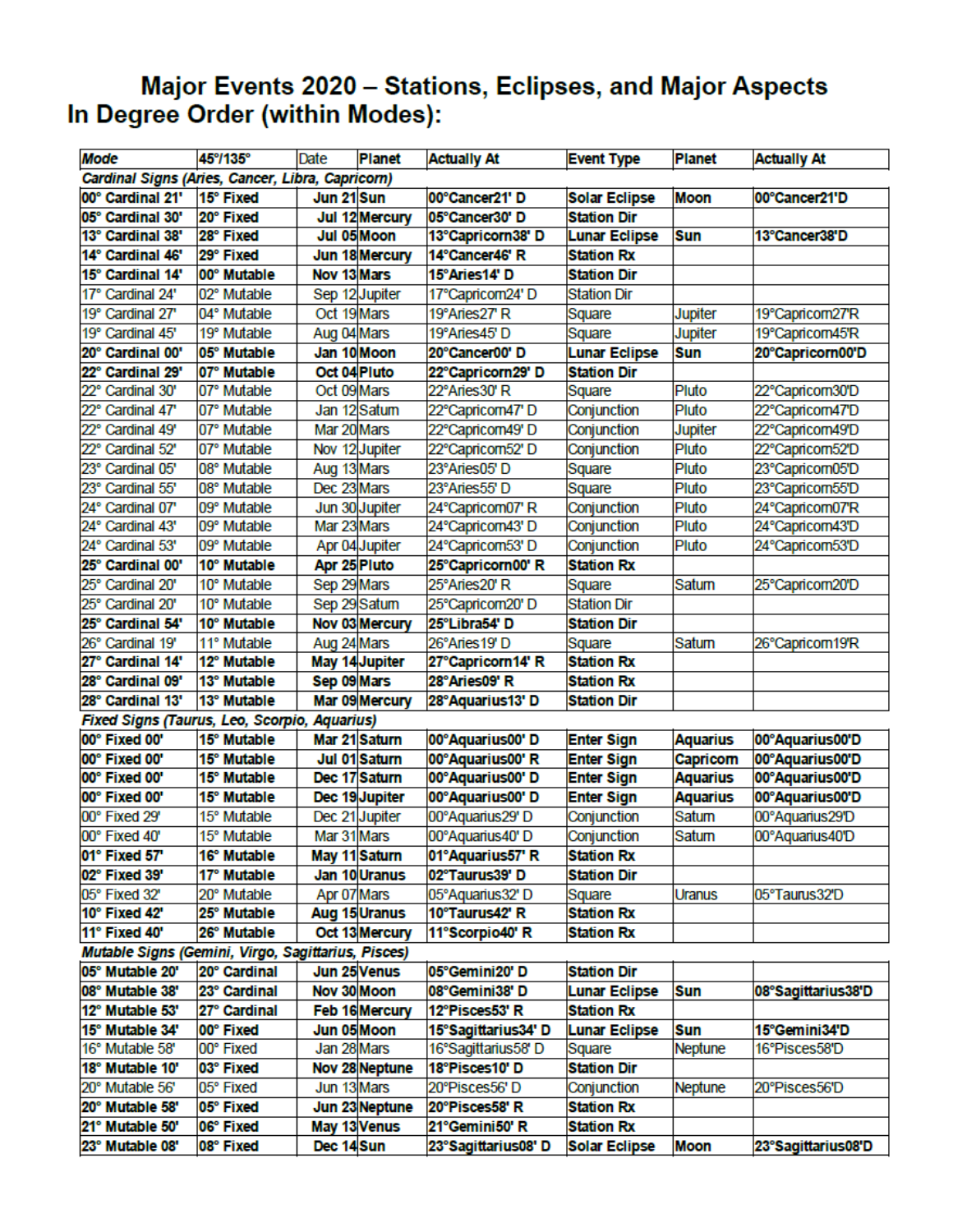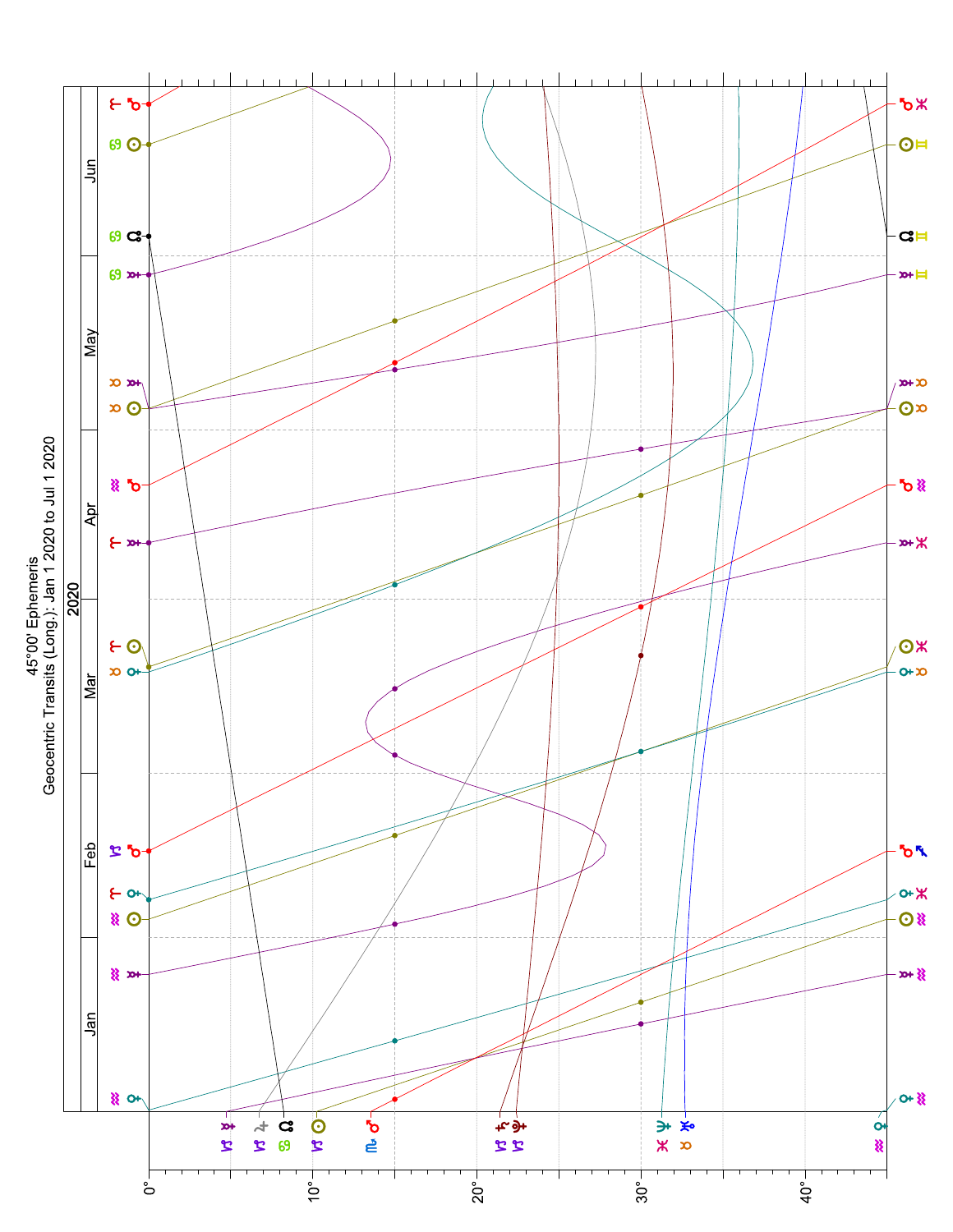